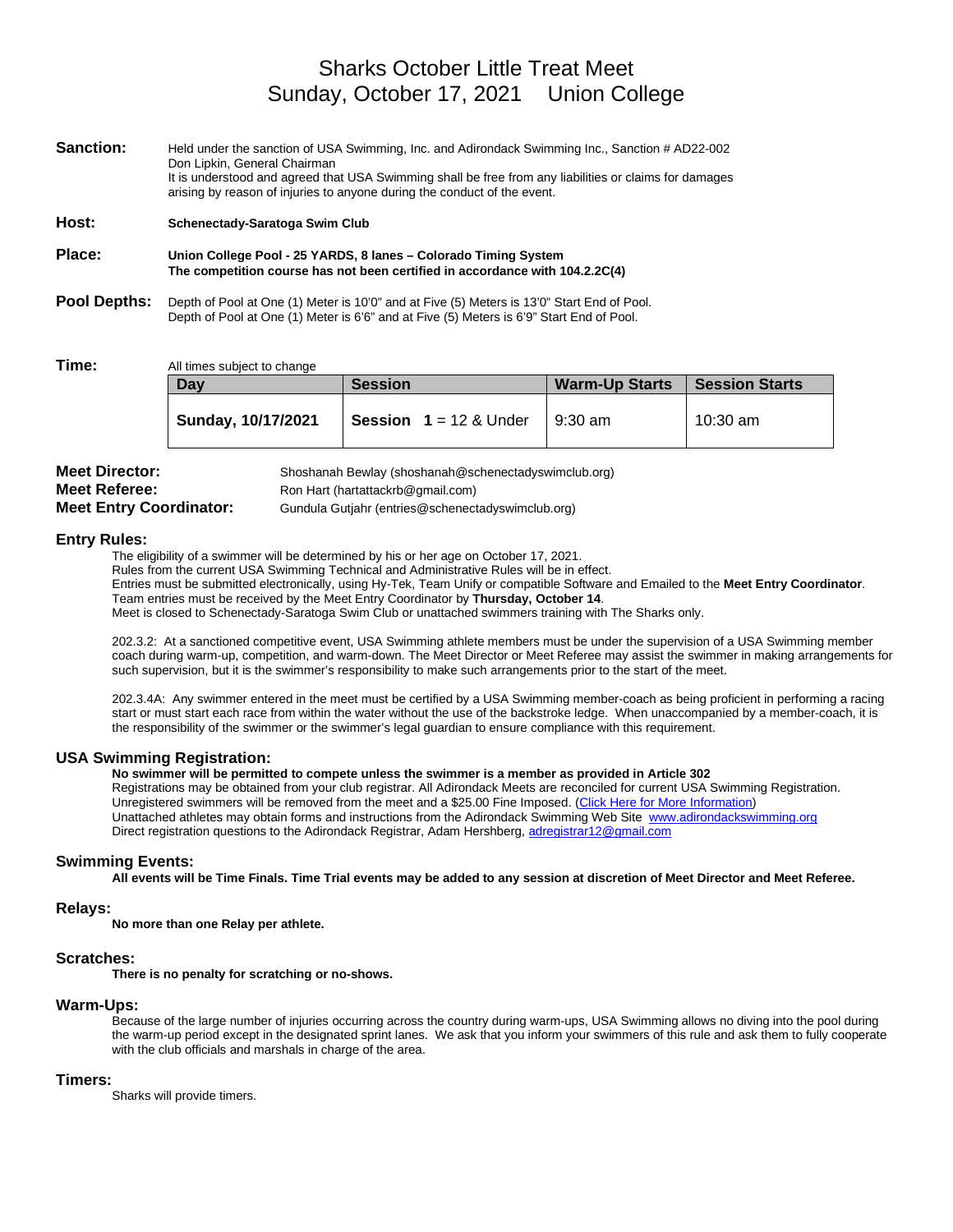#### **Deck Entries:**

Adirondack Swimming has agreed to allow Deck Entries at AD Meets under the following conditions;

1. Athlete must be USA-S Registered and show Proof of Registration (those already in meet have been confirmed as registered).

Acceptable forms of Proof of Registration are: USA-Swimming ID or USA-Swimming Club Portal Team Listing or Deck Pass.

**If athlete cannot prove USA-S Registration, Adirondack accepts Deck Registration***,* **to UN-AD (unattached) at an LSC fee of \$60.00 plus the current USA Swimming Registration fee. DECK REGISTRATIONS WILL NOT BE MADE WITH ANY TEAM ASSOCIATION, PLEASE DO NOT ASK.**

3. Coach makes the request for the entry.

4. All Deck Entries will be allowed at the discretion of a combined decision of the Meet Director and the Meet Referee.

5. Deck Entries are Subject to a \$1.00 Surcharge, Per Entry, which applies to All Entries, Individual or Relays.

#### **Meet Policy:**

Use of Audio or Visual Recording Devices, including a Cell Phone, is not permitted behind the starting blocks, including any spectator area behind the starting blocks, in changing areas, rest rooms or locker rooms.

Changing into or out of swimsuits other than locker rooms or other designated areas is prohibited.

Operation of a drone, or any other flying apparatus, is prohibited over the venue (pools, athlete/coach areas, spectator areas and open ceiling locker rooms) any time athletes, coaches, officials and/or spectators are present.

No one will be allowed on the deck except USA-S Registered Officials and USA-S Registered Coaches with Current Certifications, USA-S Registered Swimmers and Meet Marshalls and Timers on Shift.

All Officials and Coaches are Required to display USA Swimming Credentials (USA Swimming Membership Card) while on deck. If, at an AD Sanctioned Meet, an individual is found on deck, acting in any coaching capacity and is determined to be out of compliance with USA Swimming requirements for coaches, that individual will be removed from the deck and the represented club will be fined \$250. Any swimmer found in an unauthorized area will be asked to immediately leave the premises. No exceptions. Each team is responsible for supervising its members.

All applicable adults participating in or associated with this meet acknowledge that they are subject to the provisions of the USA Swimming Minor Athlete Abuse Prevention Policy ("MAAPP"), and that they understand that compliance with the MAAPP policy is a condition of participation in the conduct of this competition.

An inherent risk of exposure to COVID-19 exists in any public place where people are present. COVID-19 is an extremely contagious disease that can lead to severe illness and death. According to the Centers for Disease Control and Prevention, senior citizens and individuals with underlying medical conditions are especially vulnerable.

USA Swimming, Inc., cannot prevent you (or your child(ren)) from becoming exposed to, contracting, or spreading COVID-19 while participating in USA Swimming sanctioned events. It is not possible to prevent against the presence of the disease. Therefore, if you choose to participate in a USA Swimming sanctioned event, you may be exposing yourself to and/or increasing your risk of contracting or spreading COVID-19.

BY ATTENDING OR PARTICIPATING IN THIS COMPETITION, YOU VOLUNTARILY ASSUME ALL RISKS ASSOCIATED WITH EXPOSURE TO COVID-19 AND FOREVER RELEASE AND HOLD HARMLESS USA SWIMMING AND [THE LSC] AND EACH OF THEIR OFFICERS, DIRECTORS, AGENTS, EMPLOYEES OR OTHER REPRESENTATIVES FROM ANY LIABILITY OR CLAIMS INCLUDING FOR PERSONAL INJURIES, DEATH, DISEASE OR PROPERTY LOSSES, OR ANY OTHER LOSS, INCLUDING BUT NOT LIMITED TO CLAIMS OF NEGLIGENCE AND GIVE UP ANY CLAIMS YOU MAY HAVE TO SEEK DAMAGES, WHETHER KNOWN OR UNKNOWN, FORESEEN OR UNFORESEEN, IN CONNECTION THEREWITH.

This statement (Covid-19) shall also be included in heat sheets.

#### **Services & Special Procedures:**

Due to the ongoing pandemic, the following special provisions will be in effect:

- 1. No concession sales, vendor services or in-person spectating will be allowed. Deck/ facility access will be limited to the minimum personnel necessary to affect the competition. Access questions or special needs should be arranged via the Meet Director or Meet Referee, in advance.
- 2. COVID health screening will be conducted in accordance with the team's published protocols and NY health department guidance.
- 3. Remote video streaming of the events, either live or recorded, will be attempted. Participants and guardians will be provided with internet access instructions for this service.

#### **Disabled Athletes:**

Adirondack Swimming welcomes athletes with disabilities. Athletes with disabilities are required to contact the Meet Director at least 2 weeks in advance of the meet so that provisions can be made for any special accommodations.

#### **Entry Fees:**

The entry fees are \$4.50 per individual event (and time trial events), which includes the \$.50 AD travel fund surcharge, relays will be free but there will be a \$2.00 per swimmer surcharge.

#### **Photographers:**

Only Professional Photographers or Videographers hired by the host team or Press Photographers, who have been approved in advance by the meet director, will be allowed on deck. A Photographer Registration form must be completed and submitted to the meet director for approval, prior to the meet. Forms are available on the Adirondack Swimming website as well as from the Meet Director.

#### **Awards:**

**There will be no awards**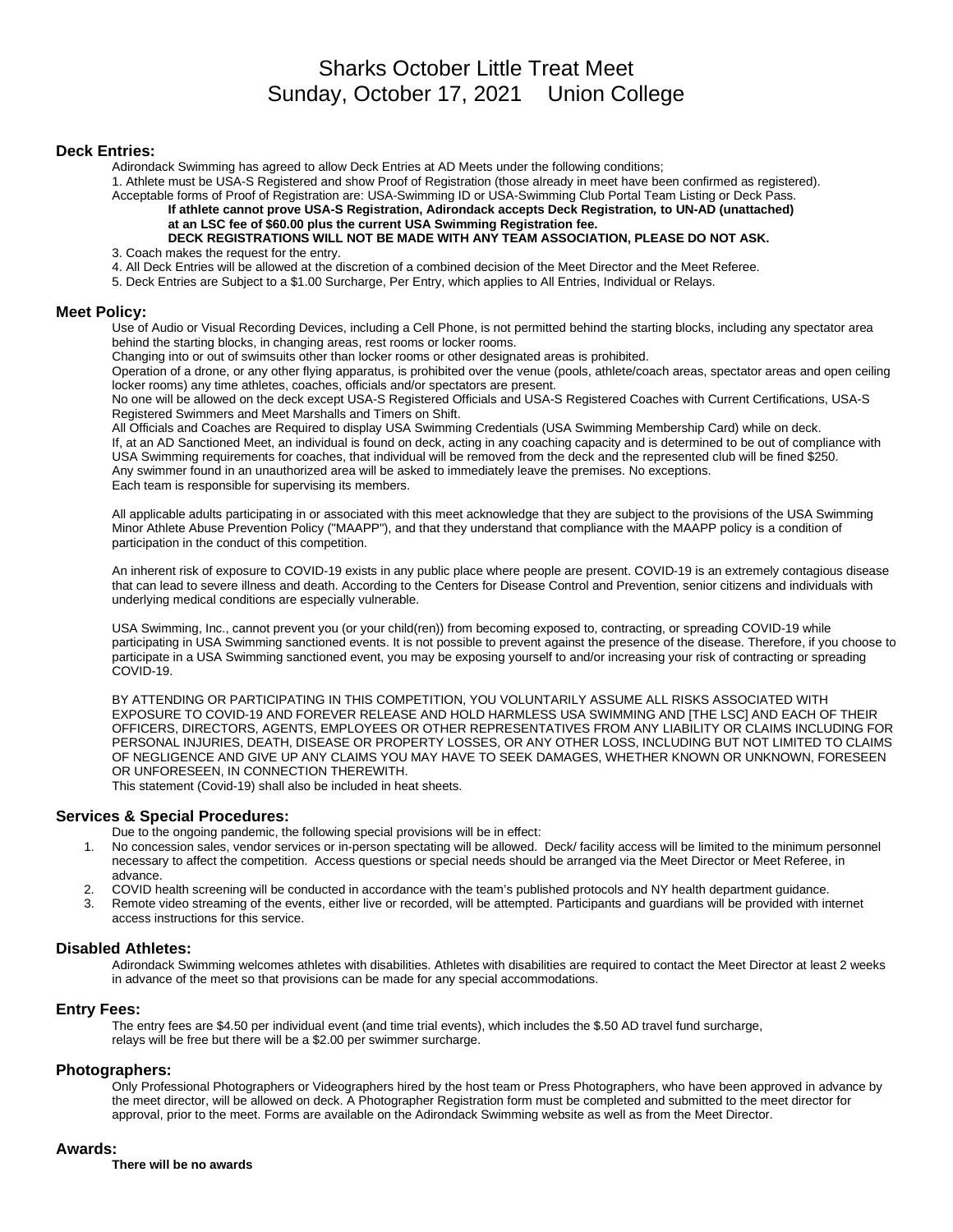#### **Scoring:**

Meet will not be scored

#### **Officials:**

There will be an official's meeting conducted promptly 30 minutes before each session. Attendance is MANDATORY to work the meet. Please contact the Meet Referee if interested in working this meet.

# **If you have any questions, please contact the Meet Director or Meet Referee**